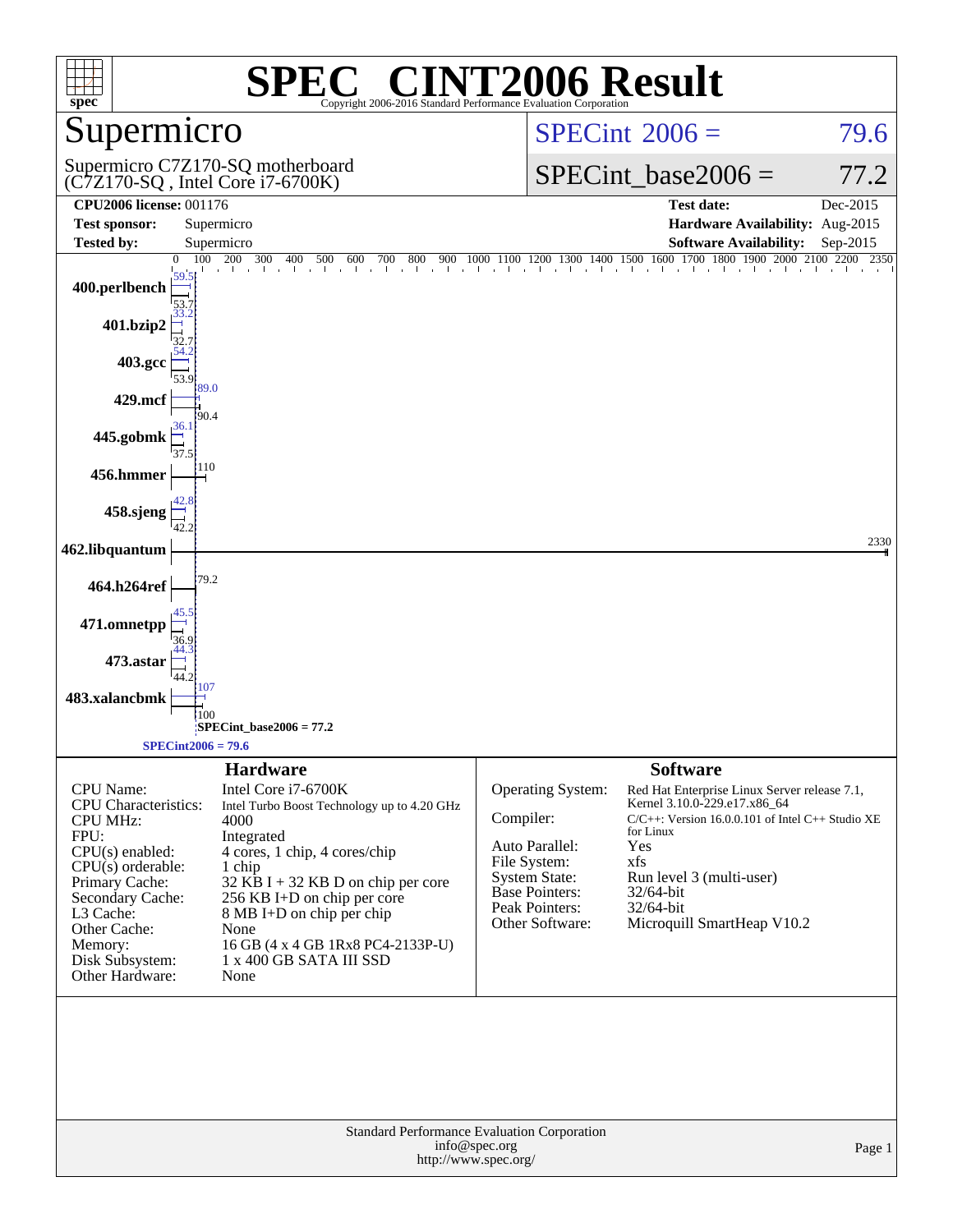

## Supermicro

(C7Z170-SQ , Intel Core i7-6700K) Supermicro C7Z170-SQ motherboard  $SPECint2006 = 79.6$  $SPECint2006 = 79.6$ 

### SPECint base2006 =  $77.2$

**[CPU2006 license:](http://www.spec.org/auto/cpu2006/Docs/result-fields.html#CPU2006license)** 001176 **[Test date:](http://www.spec.org/auto/cpu2006/Docs/result-fields.html#Testdate)** Dec-2015 **[Test sponsor:](http://www.spec.org/auto/cpu2006/Docs/result-fields.html#Testsponsor)** Supermicro **[Hardware Availability:](http://www.spec.org/auto/cpu2006/Docs/result-fields.html#HardwareAvailability)** Aug-2015 **[Tested by:](http://www.spec.org/auto/cpu2006/Docs/result-fields.html#Testedby)** Supermicro **Supermicro [Software Availability:](http://www.spec.org/auto/cpu2006/Docs/result-fields.html#SoftwareAvailability)** Sep-2015

### **[Results Table](http://www.spec.org/auto/cpu2006/Docs/result-fields.html#ResultsTable)**

| <b>Base</b>    |       |                |              |                | <b>Peak</b>  |                |              |                |              |                |              |
|----------------|-------|----------------|--------------|----------------|--------------|----------------|--------------|----------------|--------------|----------------|--------------|
| <b>Seconds</b> | Ratio | <b>Seconds</b> | <b>Ratio</b> | <b>Seconds</b> | Ratio        | <b>Seconds</b> | <b>Ratio</b> | <b>Seconds</b> | <b>Ratio</b> | <b>Seconds</b> | <b>Ratio</b> |
| <u>182</u>     | 53.7  | 181            | 53.9         | 182            | 53.6         | 163            |              | <u>164</u>     | 59.5         | 164            | 59.4         |
| 295            | 32.7  | 295            | 32.7         | 295            | <u>32.7</u>  | 291            | 33.2         | 291            | 33.2         | 291            | 33.2         |
| 149            | 54.1  | 150            |              | <u>149</u>     | 53.9         | 148            | 54.2         | 149            | 54.0         | 149            | 54.2         |
| 100            | 91.2  | 101            | 90.4         | 101            | 90.4         | <b>103</b>     | 89.0         | 103            | 88.7         | 102            | 89.7         |
| 279            | 37.5  | 280            | 37.5         | 280            | 37.5         | 290            | 36.2         | 290            | 36.1         | 290            | 36.1         |
| 85.1           | 110   | 84.8           | 110          | 84.9           | <b>110</b>   | 85.1           | 110          | 84.8           | 110          | 84.9           | <u>110</u>   |
| 287            | 42.1  | 287            | 42.2         | 287            | 42.2         | 283            | 42.8         | 283            | 42.8         | 283            | 42.8         |
| 8.89           | 2330  | 8.92           | 2320         | 8.88           | 2330         | 8.89           | 2330         | 8.92           | 2320         | 8.88           | 2330         |
| 279            | 79.2  | 279            |              | 279            | 79.2         | 279            | 79.2         | 279            | 79.3         | 279            | 79.2         |
| 168            | 37.1  | 169            | 36.9         | 170            | 36.8         | 138            |              | 137            | 45.5         | 137            | 45.5         |
| 159            | 44.2  | 161            | 43.7         | <u>159</u>     | 44.2         | 158            | 44.3         | 158            | 44.3         | 159            | 44.3         |
| 68.8           | 100   | 68.9           | 100          | 68.7           | 100          | 64.4           | 107          | 64.2           | <u>107</u>   | 64.1           | 108          |
|                |       |                |              |                | 53.8<br>79.3 |                |              |                | 59.8<br>45.4 |                |              |

Results appear in the [order in which they were run.](http://www.spec.org/auto/cpu2006/Docs/result-fields.html#RunOrder) Bold underlined text [indicates a median measurement.](http://www.spec.org/auto/cpu2006/Docs/result-fields.html#Median)

### **[Submit Notes](http://www.spec.org/auto/cpu2006/Docs/result-fields.html#SubmitNotes)**

The config file option 'submit' was used.

### **[Operating System Notes](http://www.spec.org/auto/cpu2006/Docs/result-fields.html#OperatingSystemNotes)**

Stack size set to unlimited using "ulimit -s unlimited"

### **[Platform Notes](http://www.spec.org/auto/cpu2006/Docs/result-fields.html#PlatformNotes)**

 As tested, the system used a Supermicro CSE-732G-903B chassis. The chassis is configured with a PWS-903-PQ power supply, 1 SNK-P0051AP4 heatsink, as well as 1 FAN-0124L4 rear cooling fan. BIOS Settings: Hyper-threading = Disabled Sysinfo program /usr/cpu2006/config/sysinfo.rev6914 \$Rev: 6914 \$ \$Date:: 2014-06-25 #\$ e3fbb8667b5a285932ceab81e28219e1 running on localhost.localdomain Thu Dec 17 12:35:35 2015

 This section contains SUT (System Under Test) info as seen by some common utilities. To remove or add to this section, see: <http://www.spec.org/cpu2006/Docs/config.html#sysinfo>

 From /proc/cpuinfo model name : Intel(R) Core(TM) i7-6700K CPU @ 4.00GHz 1 "physical id"s (chips) 4 "processors" cores, siblings (Caution: counting these is hw and system dependent. The following excerpts from /proc/cpuinfo might not be reliable. Use with caution.)

Continued on next page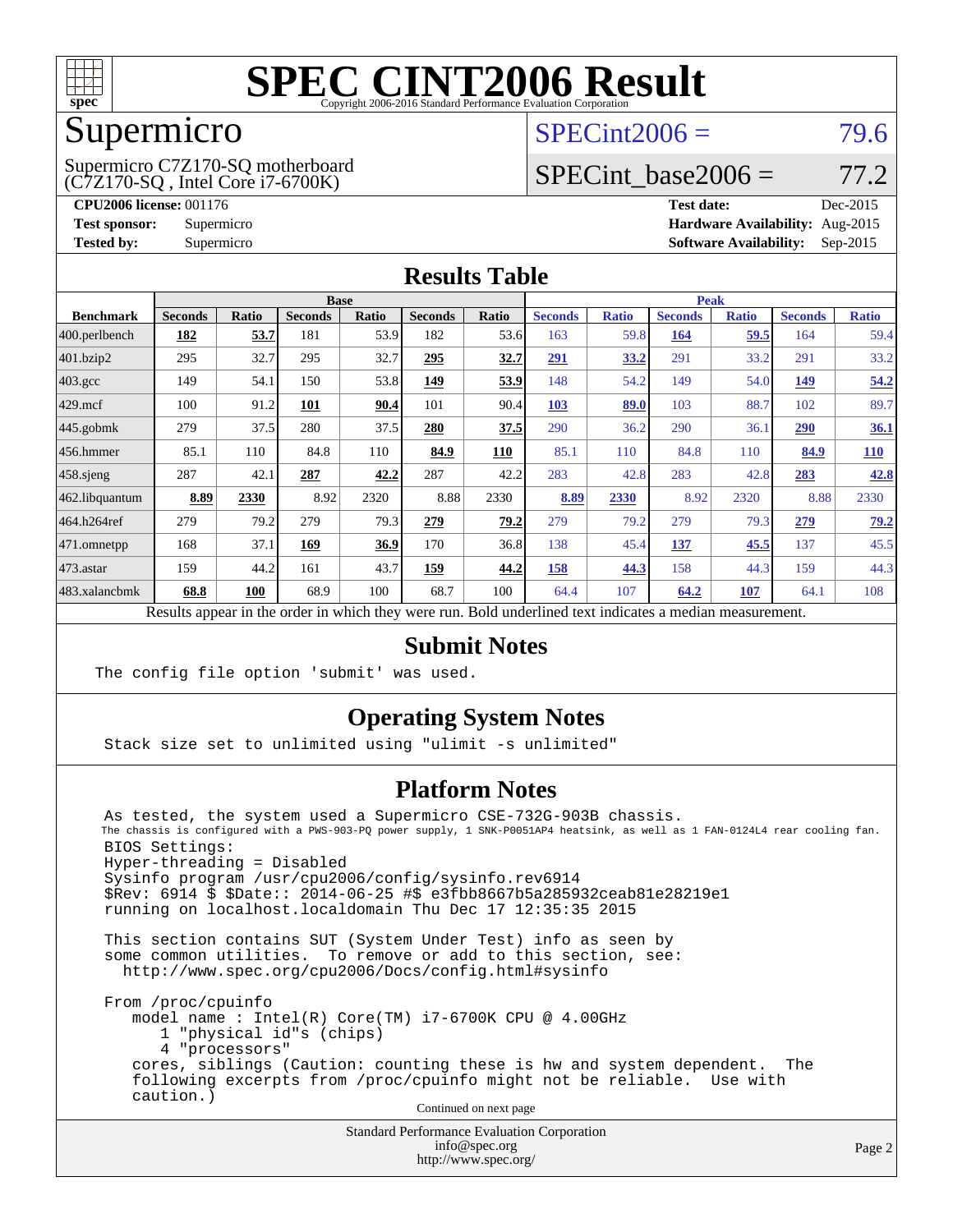

### Supermicro

(C7Z170-SQ , Intel Core i7-6700K) Supermicro C7Z170-SQ motherboard  $SPECint2006 = 79.6$  $SPECint2006 = 79.6$ 

 $SPECTnt\_base2006 = 77.2$ 

**[CPU2006 license:](http://www.spec.org/auto/cpu2006/Docs/result-fields.html#CPU2006license)** 001176 **[Test date:](http://www.spec.org/auto/cpu2006/Docs/result-fields.html#Testdate)** Dec-2015 **[Test sponsor:](http://www.spec.org/auto/cpu2006/Docs/result-fields.html#Testsponsor)** Supermicro **[Hardware Availability:](http://www.spec.org/auto/cpu2006/Docs/result-fields.html#HardwareAvailability)** Aug-2015 **[Tested by:](http://www.spec.org/auto/cpu2006/Docs/result-fields.html#Testedby)** Supermicro **Supermicro [Software Availability:](http://www.spec.org/auto/cpu2006/Docs/result-fields.html#SoftwareAvailability)** Sep-2015

#### **[Platform Notes \(Continued\)](http://www.spec.org/auto/cpu2006/Docs/result-fields.html#PlatformNotes)**

 cpu cores : 4 siblings : 4 physical 0: cores 0 1 2 3 cache size : 8192 KB From /proc/meminfo<br>MemTotal: 16044768 kB HugePages\_Total: 0<br>Hugepagesize: 2048 kB Hugepagesize: From /etc/\*release\* /etc/\*version\* os-release: NAME="Red Hat Enterprise Linux Server" VERSION="7.1 (Maipo)" ID="rhel" ID\_LIKE="fedora" VERSION\_ID="7.1" PRETTY\_NAME="Red Hat Enterprise Linux Server 7.1 (Maipo)" ANSI\_COLOR="0;31" CPE\_NAME="cpe:/o:redhat:enterprise\_linux:7.1:GA:server" redhat-release: Red Hat Enterprise Linux Server release 7.1 (Maipo) system-release: Red Hat Enterprise Linux Server release 7.1 (Maipo) system-release-cpe: cpe:/o:redhat:enterprise\_linux:7.1:ga:server uname -a: Linux localhost.localdomain 3.10.0-229.el7.x86\_64 #1 SMP Thu Jan 29 18:37:38 EST 2015 x86\_64 x86\_64 x86\_64 GNU/Linux run-level 3 Dec 17 12:33 SPEC is set to: /usr/cpu2006<br>Filesystem Type Size Type Size Used Avail Use% Mounted on<br>xfs 369G 173G 197G 47% / /dev/sda2 xfs 369G 173G 197G 47% / Additional information from dmidecode: Warning: Use caution when you interpret this section. The 'dmidecode' program reads system data which is "intended to allow hardware to be accurately determined", but the intent may not be met, as there are frequent changes to hardware, firmware, and the "DMTF SMBIOS" standard. BIOS American Megatrends Inc. 1.0c 12/09/2015 Memory: 4x Micron 8ATF51264AZ-2G1A2 4 GB 1 rank 2133 MHz (End of data from sysinfo program) **[General Notes](http://www.spec.org/auto/cpu2006/Docs/result-fields.html#GeneralNotes)** Environment variables set by runspec before the start of the run: KMP\_AFFINITY = "granularity=fine,scatter"

LD\_LIBRARY\_PATH = "/usr/cpu2006/libs/32:/usr/cpu2006/libs/64:/usr/cpu2006/sh"

Continued on next page

Standard Performance Evaluation Corporation [info@spec.org](mailto:info@spec.org) <http://www.spec.org/>

Page 3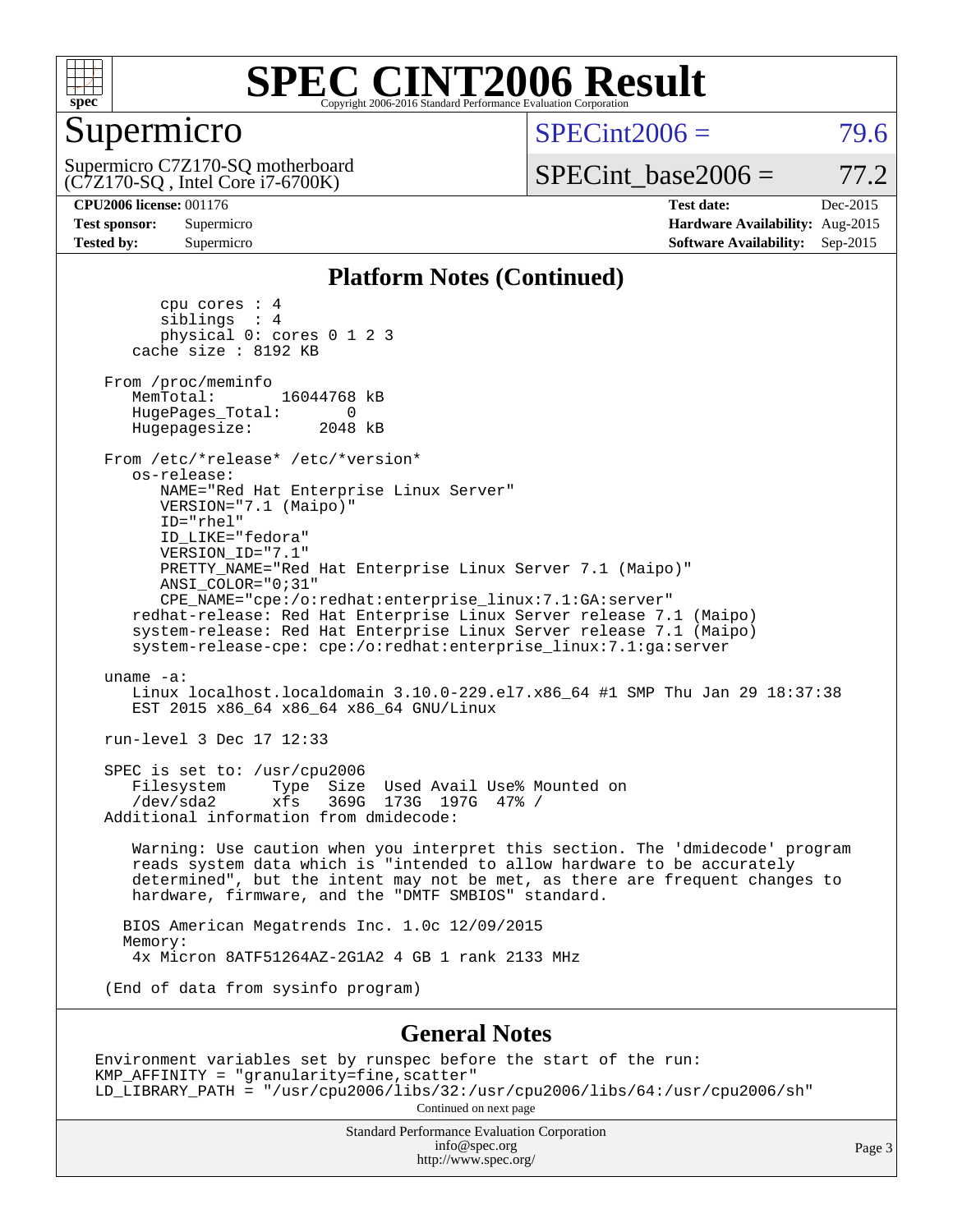

### Supermicro

 $SPECint2006 = 79.6$  $SPECint2006 = 79.6$ 

(C7Z170-SQ , Intel Core i7-6700K) Supermicro C7Z170-SQ motherboard

SPECint base2006 =  $77.2$ 

**[CPU2006 license:](http://www.spec.org/auto/cpu2006/Docs/result-fields.html#CPU2006license)** 001176 **[Test date:](http://www.spec.org/auto/cpu2006/Docs/result-fields.html#Testdate)** Dec-2015 **[Test sponsor:](http://www.spec.org/auto/cpu2006/Docs/result-fields.html#Testsponsor)** Supermicro **[Hardware Availability:](http://www.spec.org/auto/cpu2006/Docs/result-fields.html#HardwareAvailability)** Aug-2015 **[Tested by:](http://www.spec.org/auto/cpu2006/Docs/result-fields.html#Testedby)** Supermicro **Supermicro [Software Availability:](http://www.spec.org/auto/cpu2006/Docs/result-fields.html#SoftwareAvailability)** Sep-2015

#### **[General Notes \(Continued\)](http://www.spec.org/auto/cpu2006/Docs/result-fields.html#GeneralNotes)**

OMP NUM THREADS = "4"

 Binaries compiled on a system with 1x Intel Core i5-4670K CPU + 32GB memory using RedHat EL 7.1 Transparent Huge Pages enabled with: echo always > /sys/kernel/mm/transparent\_hugepage/enabled

### **[Base Compiler Invocation](http://www.spec.org/auto/cpu2006/Docs/result-fields.html#BaseCompilerInvocation)**

[C benchmarks](http://www.spec.org/auto/cpu2006/Docs/result-fields.html#Cbenchmarks):  $\text{icc}$   $-\text{m64}$ 

[C++ benchmarks:](http://www.spec.org/auto/cpu2006/Docs/result-fields.html#CXXbenchmarks) [icpc -m64](http://www.spec.org/cpu2006/results/res2016q1/cpu2006-20151223-38492.flags.html#user_CXXbase_intel_icpc_64bit_fc66a5337ce925472a5c54ad6a0de310)

### **[Base Portability Flags](http://www.spec.org/auto/cpu2006/Docs/result-fields.html#BasePortabilityFlags)**

 400.perlbench: [-DSPEC\\_CPU\\_LP64](http://www.spec.org/cpu2006/results/res2016q1/cpu2006-20151223-38492.flags.html#b400.perlbench_basePORTABILITY_DSPEC_CPU_LP64) [-DSPEC\\_CPU\\_LINUX\\_X64](http://www.spec.org/cpu2006/results/res2016q1/cpu2006-20151223-38492.flags.html#b400.perlbench_baseCPORTABILITY_DSPEC_CPU_LINUX_X64) 401.bzip2: [-DSPEC\\_CPU\\_LP64](http://www.spec.org/cpu2006/results/res2016q1/cpu2006-20151223-38492.flags.html#suite_basePORTABILITY401_bzip2_DSPEC_CPU_LP64) 403.gcc: [-DSPEC\\_CPU\\_LP64](http://www.spec.org/cpu2006/results/res2016q1/cpu2006-20151223-38492.flags.html#suite_basePORTABILITY403_gcc_DSPEC_CPU_LP64) 429.mcf: [-DSPEC\\_CPU\\_LP64](http://www.spec.org/cpu2006/results/res2016q1/cpu2006-20151223-38492.flags.html#suite_basePORTABILITY429_mcf_DSPEC_CPU_LP64) 445.gobmk: [-DSPEC\\_CPU\\_LP64](http://www.spec.org/cpu2006/results/res2016q1/cpu2006-20151223-38492.flags.html#suite_basePORTABILITY445_gobmk_DSPEC_CPU_LP64) 456.hmmer: [-DSPEC\\_CPU\\_LP64](http://www.spec.org/cpu2006/results/res2016q1/cpu2006-20151223-38492.flags.html#suite_basePORTABILITY456_hmmer_DSPEC_CPU_LP64)

 458.sjeng: [-DSPEC\\_CPU\\_LP64](http://www.spec.org/cpu2006/results/res2016q1/cpu2006-20151223-38492.flags.html#suite_basePORTABILITY458_sjeng_DSPEC_CPU_LP64) 462.libquantum: [-DSPEC\\_CPU\\_LP64](http://www.spec.org/cpu2006/results/res2016q1/cpu2006-20151223-38492.flags.html#suite_basePORTABILITY462_libquantum_DSPEC_CPU_LP64) [-DSPEC\\_CPU\\_LINUX](http://www.spec.org/cpu2006/results/res2016q1/cpu2006-20151223-38492.flags.html#b462.libquantum_baseCPORTABILITY_DSPEC_CPU_LINUX) 464.h264ref: [-DSPEC\\_CPU\\_LP64](http://www.spec.org/cpu2006/results/res2016q1/cpu2006-20151223-38492.flags.html#suite_basePORTABILITY464_h264ref_DSPEC_CPU_LP64) 471.omnetpp: [-DSPEC\\_CPU\\_LP64](http://www.spec.org/cpu2006/results/res2016q1/cpu2006-20151223-38492.flags.html#suite_basePORTABILITY471_omnetpp_DSPEC_CPU_LP64) 473.astar: [-DSPEC\\_CPU\\_LP64](http://www.spec.org/cpu2006/results/res2016q1/cpu2006-20151223-38492.flags.html#suite_basePORTABILITY473_astar_DSPEC_CPU_LP64)

483.xalancbmk: [-DSPEC\\_CPU\\_LP64](http://www.spec.org/cpu2006/results/res2016q1/cpu2006-20151223-38492.flags.html#suite_basePORTABILITY483_xalancbmk_DSPEC_CPU_LP64) [-DSPEC\\_CPU\\_LINUX](http://www.spec.org/cpu2006/results/res2016q1/cpu2006-20151223-38492.flags.html#b483.xalancbmk_baseCXXPORTABILITY_DSPEC_CPU_LINUX)

### **[Base Optimization Flags](http://www.spec.org/auto/cpu2006/Docs/result-fields.html#BaseOptimizationFlags)**

[C benchmarks](http://www.spec.org/auto/cpu2006/Docs/result-fields.html#Cbenchmarks):

[-xCORE-AVX2](http://www.spec.org/cpu2006/results/res2016q1/cpu2006-20151223-38492.flags.html#user_CCbase_f-xAVX2_5f5fc0cbe2c9f62c816d3e45806c70d7) [-ipo](http://www.spec.org/cpu2006/results/res2016q1/cpu2006-20151223-38492.flags.html#user_CCbase_f-ipo) [-O3](http://www.spec.org/cpu2006/results/res2016q1/cpu2006-20151223-38492.flags.html#user_CCbase_f-O3) [-no-prec-div](http://www.spec.org/cpu2006/results/res2016q1/cpu2006-20151223-38492.flags.html#user_CCbase_f-no-prec-div) [-parallel](http://www.spec.org/cpu2006/results/res2016q1/cpu2006-20151223-38492.flags.html#user_CCbase_f-parallel) [-opt-prefetch](http://www.spec.org/cpu2006/results/res2016q1/cpu2006-20151223-38492.flags.html#user_CCbase_f-opt-prefetch) [-auto-p32](http://www.spec.org/cpu2006/results/res2016q1/cpu2006-20151223-38492.flags.html#user_CCbase_f-auto-p32)

[C++ benchmarks:](http://www.spec.org/auto/cpu2006/Docs/result-fields.html#CXXbenchmarks)

[-xCORE-AVX2](http://www.spec.org/cpu2006/results/res2016q1/cpu2006-20151223-38492.flags.html#user_CXXbase_f-xAVX2_5f5fc0cbe2c9f62c816d3e45806c70d7) [-ipo](http://www.spec.org/cpu2006/results/res2016q1/cpu2006-20151223-38492.flags.html#user_CXXbase_f-ipo) [-O3](http://www.spec.org/cpu2006/results/res2016q1/cpu2006-20151223-38492.flags.html#user_CXXbase_f-O3) [-no-prec-div](http://www.spec.org/cpu2006/results/res2016q1/cpu2006-20151223-38492.flags.html#user_CXXbase_f-no-prec-div) [-opt-prefetch](http://www.spec.org/cpu2006/results/res2016q1/cpu2006-20151223-38492.flags.html#user_CXXbase_f-opt-prefetch) [-auto-p32](http://www.spec.org/cpu2006/results/res2016q1/cpu2006-20151223-38492.flags.html#user_CXXbase_f-auto-p32) [-Wl,-z,muldefs](http://www.spec.org/cpu2006/results/res2016q1/cpu2006-20151223-38492.flags.html#user_CXXbase_link_force_multiple1_74079c344b956b9658436fd1b6dd3a8a) [-L/sh -lsmartheap64](http://www.spec.org/cpu2006/results/res2016q1/cpu2006-20151223-38492.flags.html#user_CXXbase_SmartHeap64_ed4ef857ce90951921efb0d91eb88472)

### **[Base Other Flags](http://www.spec.org/auto/cpu2006/Docs/result-fields.html#BaseOtherFlags)**

[C benchmarks](http://www.spec.org/auto/cpu2006/Docs/result-fields.html#Cbenchmarks):

Continued on next page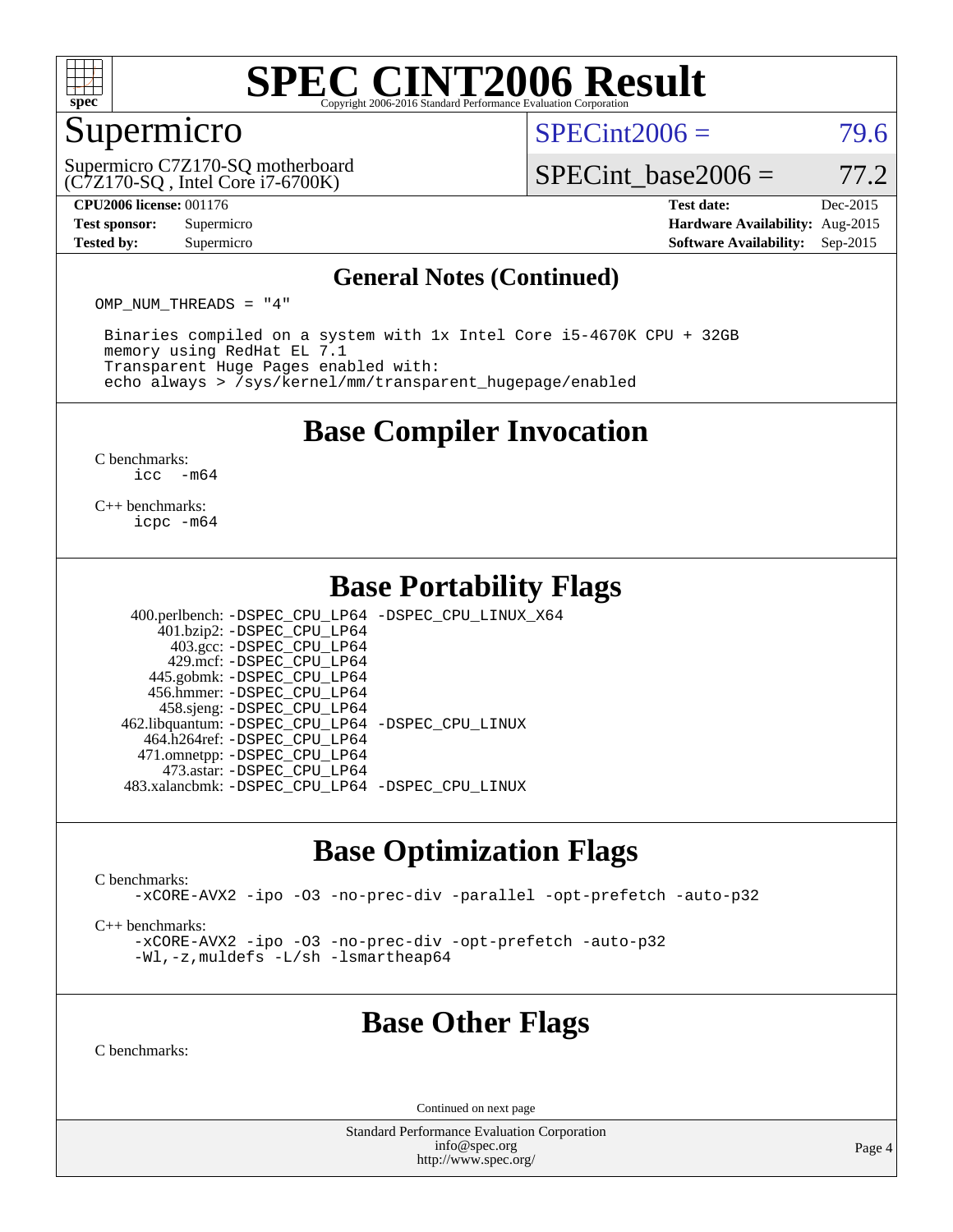

### Supermicro

 $SPECint2006 = 79.6$  $SPECint2006 = 79.6$ 

(C7Z170-SQ , Intel Core i7-6700K) Supermicro C7Z170-SQ motherboard SPECint base2006 =  $77.2$ 

**[CPU2006 license:](http://www.spec.org/auto/cpu2006/Docs/result-fields.html#CPU2006license)** 001176 **[Test date:](http://www.spec.org/auto/cpu2006/Docs/result-fields.html#Testdate)** Dec-2015 **[Test sponsor:](http://www.spec.org/auto/cpu2006/Docs/result-fields.html#Testsponsor)** Supermicro **[Hardware Availability:](http://www.spec.org/auto/cpu2006/Docs/result-fields.html#HardwareAvailability)** Aug-2015 **[Tested by:](http://www.spec.org/auto/cpu2006/Docs/result-fields.html#Testedby)** Supermicro **Supermicro [Software Availability:](http://www.spec.org/auto/cpu2006/Docs/result-fields.html#SoftwareAvailability)** Sep-2015

### **[Base Other Flags \(Continued\)](http://www.spec.org/auto/cpu2006/Docs/result-fields.html#BaseOtherFlags)**

403.gcc: [-Dalloca=\\_alloca](http://www.spec.org/cpu2006/results/res2016q1/cpu2006-20151223-38492.flags.html#b403.gcc_baseEXTRA_CFLAGS_Dalloca_be3056838c12de2578596ca5467af7f3)

## **[Peak Compiler Invocation](http://www.spec.org/auto/cpu2006/Docs/result-fields.html#PeakCompilerInvocation)**

[C benchmarks \(except as noted below\)](http://www.spec.org/auto/cpu2006/Docs/result-fields.html#Cbenchmarksexceptasnotedbelow):

[icc -m64](http://www.spec.org/cpu2006/results/res2016q1/cpu2006-20151223-38492.flags.html#user_CCpeak_intel_icc_64bit_f346026e86af2a669e726fe758c88044)

400.perlbench: [icc -m32 -L/opt/intel/compilers\\_and\\_libraries\\_2016/linux/compiler/lib/ia32\\_lin](http://www.spec.org/cpu2006/results/res2016q1/cpu2006-20151223-38492.flags.html#user_peakCCLD400_perlbench_intel_icc_e10256ba5924b668798078a321b0cb3f)

445.gobmk: [icc -m32 -L/opt/intel/compilers\\_and\\_libraries\\_2016/linux/compiler/lib/ia32\\_lin](http://www.spec.org/cpu2006/results/res2016q1/cpu2006-20151223-38492.flags.html#user_peakCCLD445_gobmk_intel_icc_e10256ba5924b668798078a321b0cb3f)

[C++ benchmarks \(except as noted below\):](http://www.spec.org/auto/cpu2006/Docs/result-fields.html#CXXbenchmarksexceptasnotedbelow)

[icpc -m32 -L/opt/intel/compilers\\_and\\_libraries\\_2016/linux/compiler/lib/ia32\\_lin](http://www.spec.org/cpu2006/results/res2016q1/cpu2006-20151223-38492.flags.html#user_CXXpeak_intel_icpc_b4f50a394bdb4597aa5879c16bc3f5c5)

473.astar: [icpc -m64](http://www.spec.org/cpu2006/results/res2016q1/cpu2006-20151223-38492.flags.html#user_peakCXXLD473_astar_intel_icpc_64bit_fc66a5337ce925472a5c54ad6a0de310)

### **[Peak Portability Flags](http://www.spec.org/auto/cpu2006/Docs/result-fields.html#PeakPortabilityFlags)**

 400.perlbench: [-D\\_FILE\\_OFFSET\\_BITS=64](http://www.spec.org/cpu2006/results/res2016q1/cpu2006-20151223-38492.flags.html#user_peakPORTABILITY400_perlbench_file_offset_bits_64_438cf9856305ebd76870a2c6dc2689ab) [-DSPEC\\_CPU\\_LINUX\\_IA32](http://www.spec.org/cpu2006/results/res2016q1/cpu2006-20151223-38492.flags.html#b400.perlbench_peakCPORTABILITY_DSPEC_CPU_LINUX_IA32) 401.bzip2: [-DSPEC\\_CPU\\_LP64](http://www.spec.org/cpu2006/results/res2016q1/cpu2006-20151223-38492.flags.html#suite_peakPORTABILITY401_bzip2_DSPEC_CPU_LP64) 403.gcc: [-DSPEC\\_CPU\\_LP64](http://www.spec.org/cpu2006/results/res2016q1/cpu2006-20151223-38492.flags.html#suite_peakPORTABILITY403_gcc_DSPEC_CPU_LP64) 429.mcf: [-DSPEC\\_CPU\\_LP64](http://www.spec.org/cpu2006/results/res2016q1/cpu2006-20151223-38492.flags.html#suite_peakPORTABILITY429_mcf_DSPEC_CPU_LP64) 445.gobmk: [-D\\_FILE\\_OFFSET\\_BITS=64](http://www.spec.org/cpu2006/results/res2016q1/cpu2006-20151223-38492.flags.html#user_peakPORTABILITY445_gobmk_file_offset_bits_64_438cf9856305ebd76870a2c6dc2689ab) 456.hmmer: [-DSPEC\\_CPU\\_LP64](http://www.spec.org/cpu2006/results/res2016q1/cpu2006-20151223-38492.flags.html#suite_peakPORTABILITY456_hmmer_DSPEC_CPU_LP64) 458.sjeng: [-DSPEC\\_CPU\\_LP64](http://www.spec.org/cpu2006/results/res2016q1/cpu2006-20151223-38492.flags.html#suite_peakPORTABILITY458_sjeng_DSPEC_CPU_LP64) 462.libquantum: [-DSPEC\\_CPU\\_LP64](http://www.spec.org/cpu2006/results/res2016q1/cpu2006-20151223-38492.flags.html#suite_peakPORTABILITY462_libquantum_DSPEC_CPU_LP64) [-DSPEC\\_CPU\\_LINUX](http://www.spec.org/cpu2006/results/res2016q1/cpu2006-20151223-38492.flags.html#b462.libquantum_peakCPORTABILITY_DSPEC_CPU_LINUX) 464.h264ref: [-DSPEC\\_CPU\\_LP64](http://www.spec.org/cpu2006/results/res2016q1/cpu2006-20151223-38492.flags.html#suite_peakPORTABILITY464_h264ref_DSPEC_CPU_LP64) 471.omnetpp: [-D\\_FILE\\_OFFSET\\_BITS=64](http://www.spec.org/cpu2006/results/res2016q1/cpu2006-20151223-38492.flags.html#user_peakPORTABILITY471_omnetpp_file_offset_bits_64_438cf9856305ebd76870a2c6dc2689ab) 473.astar: [-DSPEC\\_CPU\\_LP64](http://www.spec.org/cpu2006/results/res2016q1/cpu2006-20151223-38492.flags.html#suite_peakPORTABILITY473_astar_DSPEC_CPU_LP64) 483.xalancbmk: [-D\\_FILE\\_OFFSET\\_BITS=64](http://www.spec.org/cpu2006/results/res2016q1/cpu2006-20151223-38492.flags.html#user_peakPORTABILITY483_xalancbmk_file_offset_bits_64_438cf9856305ebd76870a2c6dc2689ab) [-DSPEC\\_CPU\\_LINUX](http://www.spec.org/cpu2006/results/res2016q1/cpu2006-20151223-38492.flags.html#b483.xalancbmk_peakCXXPORTABILITY_DSPEC_CPU_LINUX)

### **[Peak Optimization Flags](http://www.spec.org/auto/cpu2006/Docs/result-fields.html#PeakOptimizationFlags)**

[C benchmarks](http://www.spec.org/auto/cpu2006/Docs/result-fields.html#Cbenchmarks):

 400.perlbench: [-xCORE-AVX2](http://www.spec.org/cpu2006/results/res2016q1/cpu2006-20151223-38492.flags.html#user_peakPASS2_CFLAGSPASS2_LDCFLAGS400_perlbench_f-xAVX2_5f5fc0cbe2c9f62c816d3e45806c70d7)(pass 2) [-prof-gen:threadsafe](http://www.spec.org/cpu2006/results/res2016q1/cpu2006-20151223-38492.flags.html#user_peakPASS1_CFLAGSPASS1_LDCFLAGS400_perlbench_prof_gen_21a26eb79f378b550acd7bec9fe4467a)(pass 1)  $-i\text{po}(pass 2)$  [-O3](http://www.spec.org/cpu2006/results/res2016q1/cpu2006-20151223-38492.flags.html#user_peakPASS2_CFLAGSPASS2_LDCFLAGS400_perlbench_f-O3) $(pass 2)$  [-no-prec-div](http://www.spec.org/cpu2006/results/res2016q1/cpu2006-20151223-38492.flags.html#user_peakPASS2_CFLAGSPASS2_LDCFLAGS400_perlbench_f-no-prec-div) $(pass 2)$ [-par-num-threads=1](http://www.spec.org/cpu2006/results/res2016q1/cpu2006-20151223-38492.flags.html#user_peakPASS1_CFLAGSPASS1_LDCFLAGS400_perlbench_par_num_threads_786a6ff141b4e9e90432e998842df6c2)(pass 1) [-prof-use](http://www.spec.org/cpu2006/results/res2016q1/cpu2006-20151223-38492.flags.html#user_peakPASS2_CFLAGSPASS2_LDCFLAGS400_perlbench_prof_use_bccf7792157ff70d64e32fe3e1250b55)(pass 2) [-opt-prefetch](http://www.spec.org/cpu2006/results/res2016q1/cpu2006-20151223-38492.flags.html#user_peakCOPTIMIZE400_perlbench_f-opt-prefetch) [-ansi-alias](http://www.spec.org/cpu2006/results/res2016q1/cpu2006-20151223-38492.flags.html#user_peakCOPTIMIZE400_perlbench_f-ansi-alias) 401.bzip2: [-xCORE-AVX2](http://www.spec.org/cpu2006/results/res2016q1/cpu2006-20151223-38492.flags.html#user_peakPASS2_CFLAGSPASS2_LDCFLAGS401_bzip2_f-xAVX2_5f5fc0cbe2c9f62c816d3e45806c70d7)(pass 2) [-prof-gen:threadsafe](http://www.spec.org/cpu2006/results/res2016q1/cpu2006-20151223-38492.flags.html#user_peakPASS1_CFLAGSPASS1_LDCFLAGS401_bzip2_prof_gen_21a26eb79f378b550acd7bec9fe4467a)(pass 1) [-ipo](http://www.spec.org/cpu2006/results/res2016q1/cpu2006-20151223-38492.flags.html#user_peakPASS2_CFLAGSPASS2_LDCFLAGS401_bzip2_f-ipo)(pass 2) [-O3](http://www.spec.org/cpu2006/results/res2016q1/cpu2006-20151223-38492.flags.html#user_peakPASS2_CFLAGSPASS2_LDCFLAGS401_bzip2_f-O3)(pass 2) [-no-prec-div](http://www.spec.org/cpu2006/results/res2016q1/cpu2006-20151223-38492.flags.html#user_peakCOPTIMIZEPASS2_CFLAGSPASS2_LDCFLAGS401_bzip2_f-no-prec-div) [-par-num-threads=1](http://www.spec.org/cpu2006/results/res2016q1/cpu2006-20151223-38492.flags.html#user_peakPASS1_CFLAGSPASS1_LDCFLAGS401_bzip2_par_num_threads_786a6ff141b4e9e90432e998842df6c2)(pass 1) [-prof-use](http://www.spec.org/cpu2006/results/res2016q1/cpu2006-20151223-38492.flags.html#user_peakPASS2_CFLAGSPASS2_LDCFLAGS401_bzip2_prof_use_bccf7792157ff70d64e32fe3e1250b55)(pass 2) [-auto-ilp32](http://www.spec.org/cpu2006/results/res2016q1/cpu2006-20151223-38492.flags.html#user_peakCOPTIMIZE401_bzip2_f-auto-ilp32) [-opt-prefetch](http://www.spec.org/cpu2006/results/res2016q1/cpu2006-20151223-38492.flags.html#user_peakCOPTIMIZE401_bzip2_f-opt-prefetch) [-ansi-alias](http://www.spec.org/cpu2006/results/res2016q1/cpu2006-20151223-38492.flags.html#user_peakCOPTIMIZE401_bzip2_f-ansi-alias) Continued on next page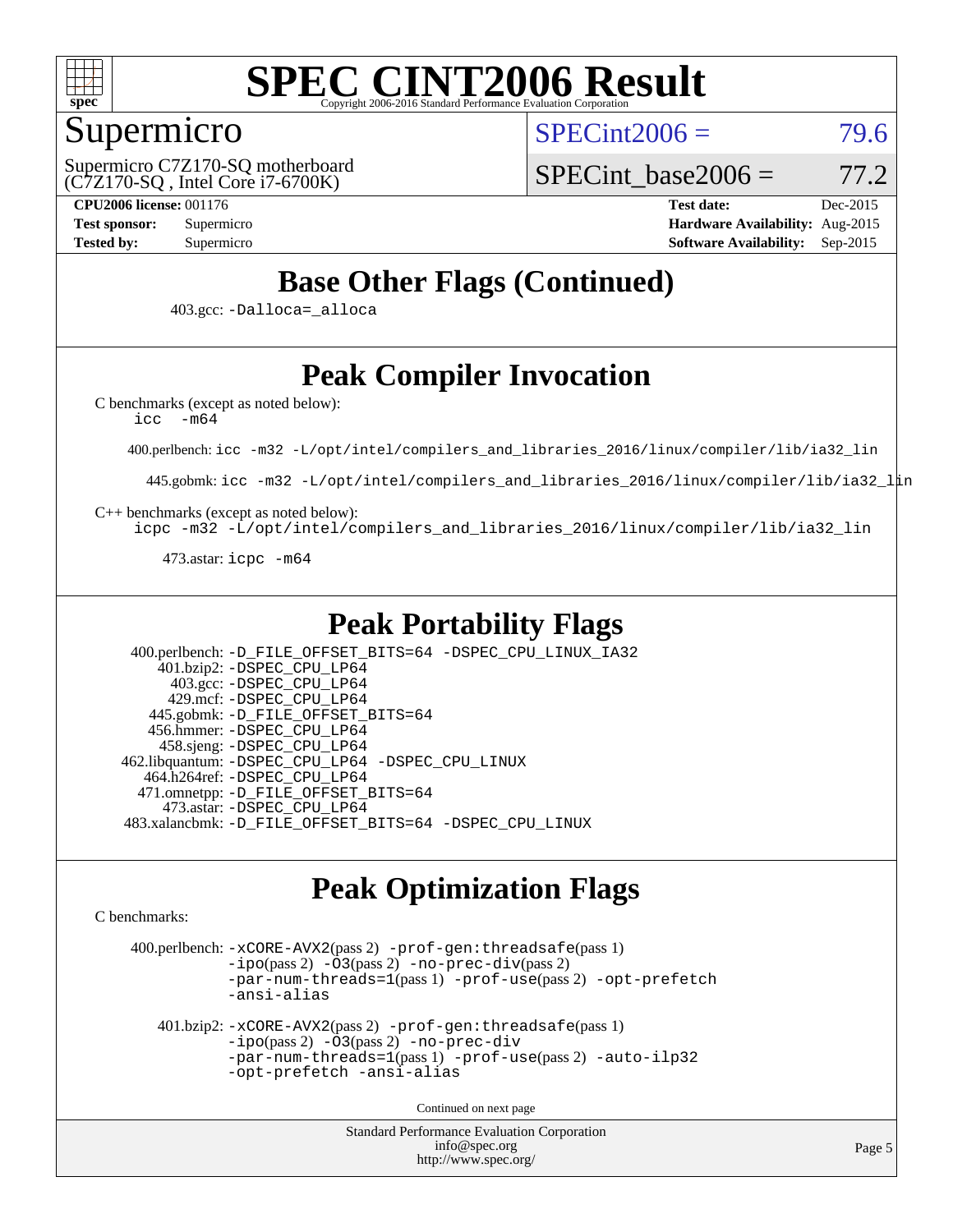

## Supermicro

 $SPECint2006 = 79.6$  $SPECint2006 = 79.6$ 

(C7Z170-SQ , Intel Core i7-6700K) Supermicro C7Z170-SQ motherboard

SPECint base2006 =  $77.2$ 

| <b>Test sponsor:</b> | Supermicro |
|----------------------|------------|
| <b>Tested by:</b>    | Supermicro |

**[CPU2006 license:](http://www.spec.org/auto/cpu2006/Docs/result-fields.html#CPU2006license)** 001176 **[Test date:](http://www.spec.org/auto/cpu2006/Docs/result-fields.html#Testdate)** Dec-2015 **[Hardware Availability:](http://www.spec.org/auto/cpu2006/Docs/result-fields.html#HardwareAvailability)** Aug-2015 **[Software Availability:](http://www.spec.org/auto/cpu2006/Docs/result-fields.html#SoftwareAvailability)** Sep-2015

## **[Peak Optimization Flags \(Continued\)](http://www.spec.org/auto/cpu2006/Docs/result-fields.html#PeakOptimizationFlags)**

```
 403.gcc: -xCORE-AVX2 -ipo -O3 -no-prec-div -inline-calloc
                -opt-malloc-options=3 -auto-ilp32
         429.mcf: -xCORE-AVX2 -ipo -O3 -no-prec-div -parallel
                -opt-prefetch -auto-p32
       445.gobmk: -xCORE-AVX2(pass 2) -prof-gen:threadsafe(pass 1)
                -prof-use(pass 2) -par-num-threads=1(pass 1) -ansi-alias
      456.hmmer: basepeak = yes
        458.sjeng: -xCORE-AVX2(pass 2) -prof-gen:threadsafe(pass 1)
                -i\text{po}(pass 2) -\text{O3}(pass 2)-no-prec-div(pass 2)
                -par-num-threads=1(pass 1) -prof-use(pass 2) -unroll4
   462.libquantum: basepeak = yes
     464.h264ref: basepeak = yes
C++ benchmarks: 
      471.omnetpp: -xCORE-AVX2(pass 2) -prof-gen:threadsafe(pass 1)
                -i\text{po}(pass 2) -\overline{O}3(pass 2) -no-prec\div\overline{div}(pass 2)-par-num-threads=1(pass 1) -prof-use(pass 2)
                -opt-ra-region-strategy=block -ansi-alias
                -Wl,-z,muldefs -L/sh -lsmartheap
         473.astar: -xCORE-AVX2 -ipo -O3 -no-prec-div -opt-prefetch
                -auto-p32 -Wl,-z,muldefs -L/sh -lsmartheap64
    483.xalancbmk: -xCORE-AVX2 -ipo -O3 -no-prec-div -opt-prefetch
                -ansi-alias -Wl,-z,muldefs -L/sh -lsmartheap
```
### **[Peak Other Flags](http://www.spec.org/auto/cpu2006/Docs/result-fields.html#PeakOtherFlags)**

[C benchmarks](http://www.spec.org/auto/cpu2006/Docs/result-fields.html#Cbenchmarks):

403.gcc: [-Dalloca=\\_alloca](http://www.spec.org/cpu2006/results/res2016q1/cpu2006-20151223-38492.flags.html#b403.gcc_peakEXTRA_CFLAGS_Dalloca_be3056838c12de2578596ca5467af7f3)

The flags files that were used to format this result can be browsed at <http://www.spec.org/cpu2006/flags/Intel-ic16.0-official-linux64.html> <http://www.spec.org/cpu2006/flags/Supermicro-Platform-Settings-V1.2-revH.html>

You can also download the XML flags sources by saving the following links:

<http://www.spec.org/cpu2006/flags/Intel-ic16.0-official-linux64.xml> <http://www.spec.org/cpu2006/flags/Supermicro-Platform-Settings-V1.2-revH.xml>